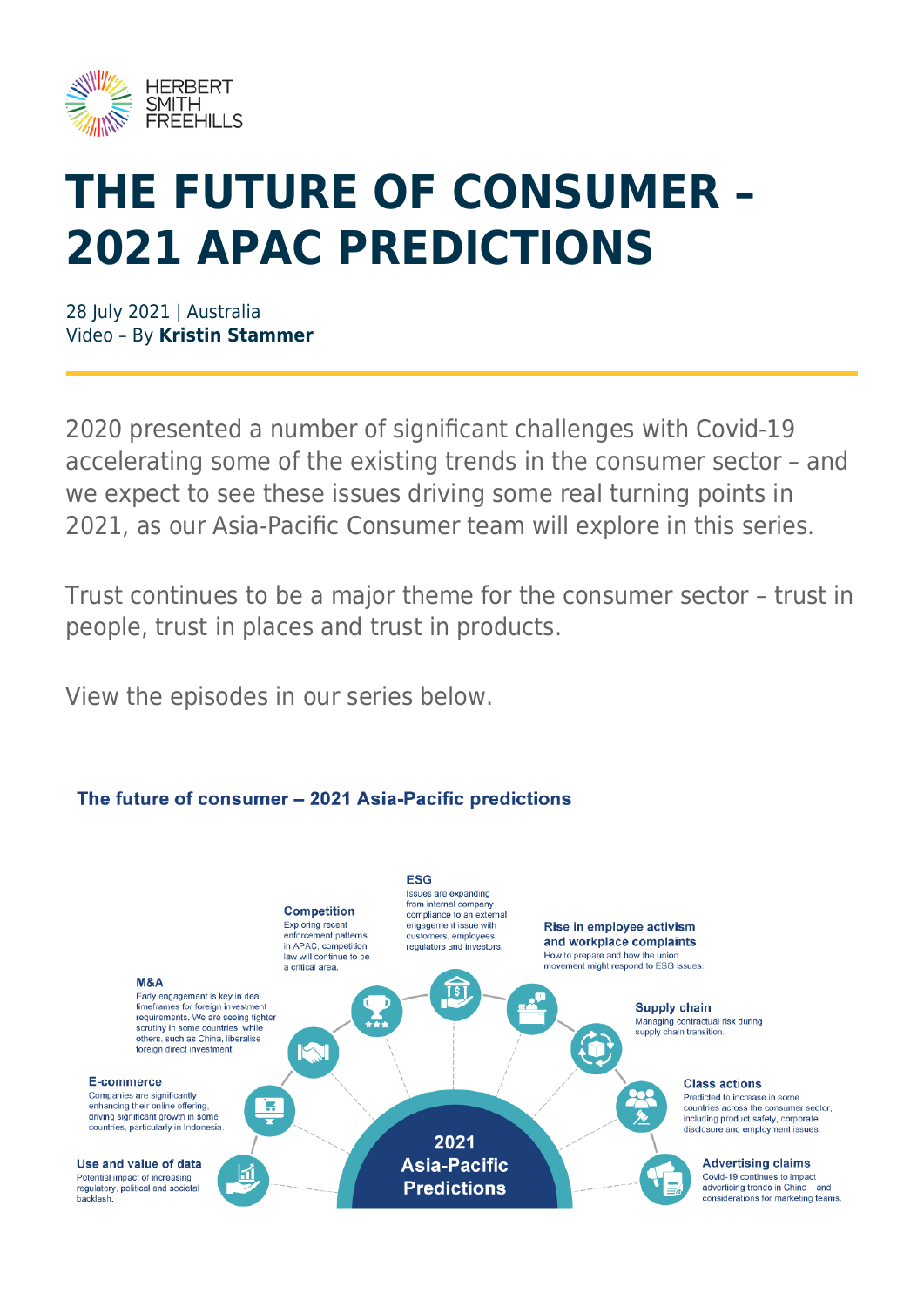## **LATEST CONTENT**

#### **EPISODE 11: CONSUMER M&A IN 2021: TRENDS, DEVELOPMENTS AND OPPORTUNITIES**

8 June 2021

Malika Chandrasegaran, Partner, Sydney and Joseph Fisher, Partner, Tokyo

Looking beyond the pandemic, we discuss our key predictions for consumer M&A in 2021.

### **PREVIOUS EPISODES**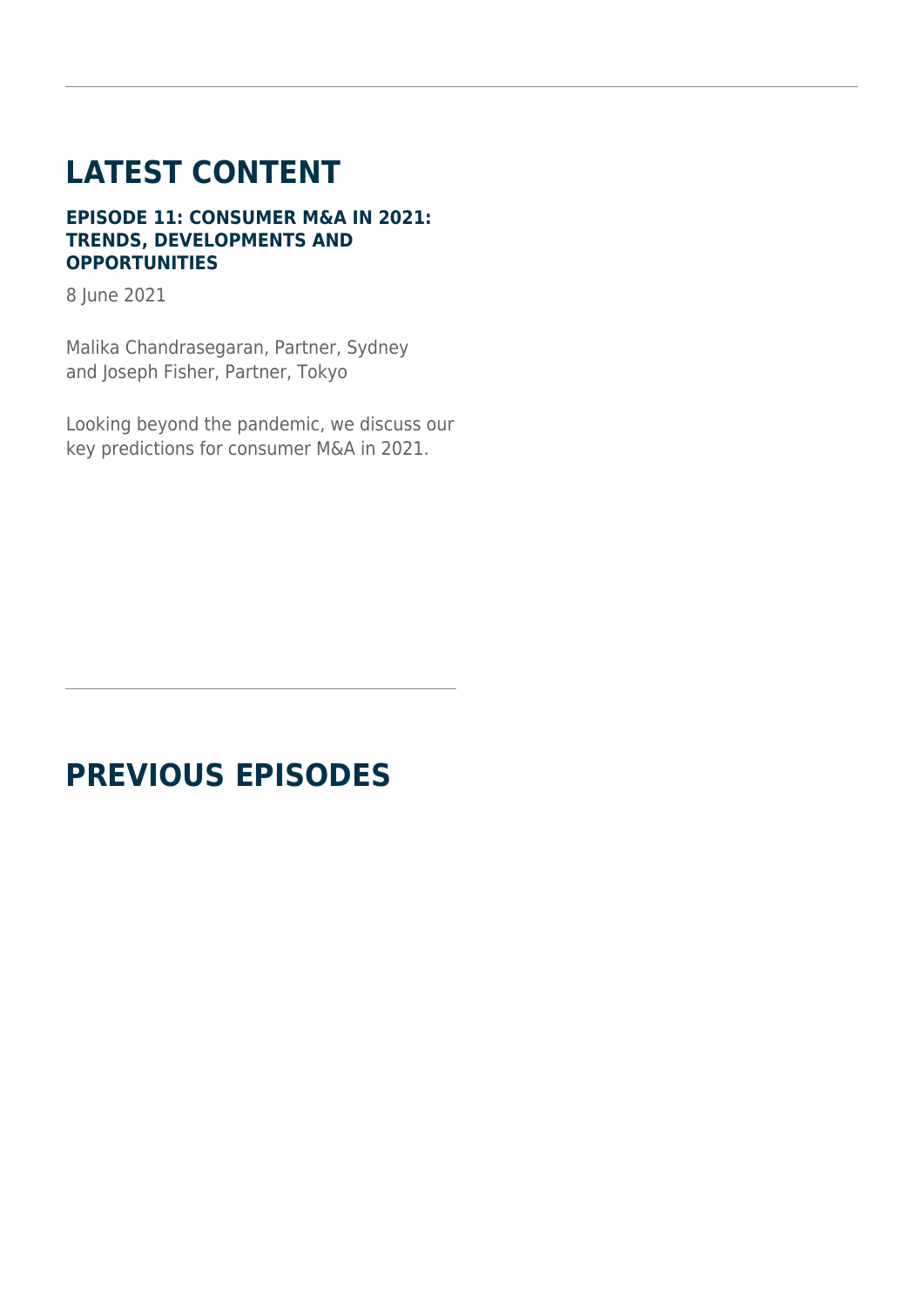### **PODCASTS**

[View other content in our Future of Consumer Series](https://www.herbertsmithfreehills.com/latest-thinking/the-future-of-consumer-series)